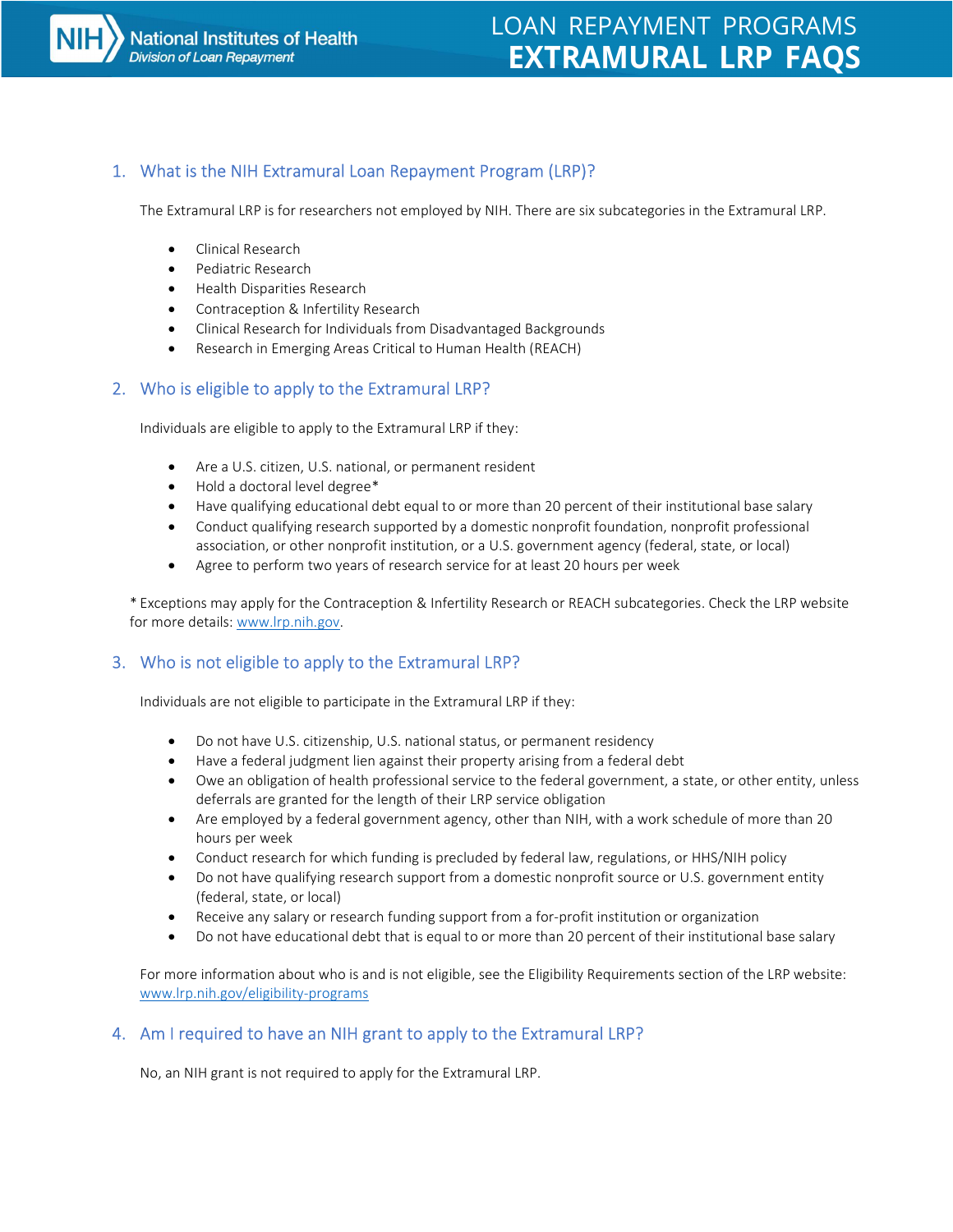

# 5. What is considered "qualified research?"

LRP awardees must conduct research that is consistent with the specific LRP definition of research (e.g., Clinical, Pediatric, Health Disparities, or Contraception & Infertility) and the reviewing IC's mission and LRP priorities. For the REACH subcategory, each IC lists their own emerging and/or gap areas: www.lrp.nih.gov/reach-priority-statements.

# 6. What are the benefits of an LRP award? How long are they available?

The LRPs will repay up to \$50,000 per year toward the outstanding, eligible educational debt of LRP participants. In return, LRP participants must sign a two-year contract agreeing to conduct qualifying research activities during the contract.

For new awards, the repayment amount is equal to one-quarter of the total eligible educational debt, up to \$50,000, for each year of the award. To receive the maximum amount of \$100,000 for a two-year award, an applicant must have at least \$200,000 in eligible educational debt at the contract start date. If participants continue to conduct qualified research and receive funding from a qualified source, they may apply for competitive one- or two-year renewal contracts and receive additional loan repayment benefits.

For more information on LRP benefits: www.lrp.nih.gov/eligibility-programs#ProgramsEligibilityLRPBenefitsTile

# 7. How do I apply for an LRP award? What is the application process? How are selections made?

Applications are submitted electronically via ASSIST during the application cycle. Each year, the application cycle for extramural LRPs opens September 1 and closes in mid-November. Applications that satisfy the basic eligibility criteria are forwarded to the NIH Center for Scientific Review (CSR) for assignment to the appropriate NIH Institute or Center for review. This is a competitive program—there is no guarantee of funding for individuals who apply. Assurances of funding cannot be made by anyone other than an authorized representative of the NIH Director.

#### 8. Which loans qualify for repayment? Which loans are ineligible?

NIH will repay lenders for the existing principal and interest on loans obtained from qualifying U.S. Government (Federal, State, local) or chartered U.S. academic institutions, and commercial educational lenders that are subject to examination and supervision in their capacity as lending institutions by an agency of the United States or of the State in which the lender has its principal place of business obtained for the following:

- Undergraduate, graduate, and health professional school tuition expenses.
- Other reasonable educational expenses required by the school(s) attended, including fees, books, supplies, educational equipment and materials, and laboratory expenses; and
- Reasonable living expenses, including the cost of room and board, transportation and commuting costs, and other living expenses as determined by the Secretary.

Ineligible loans include those that are consolidated with another individual (e.g., spouse or child); loans obtained after an LRP contract has been signed by NIH; and non-educational loans, such as home equity loans. Also, loans that are non-U.S. based, delinquent, in default, or not current in their repayment schedule do not qualify. The NIH will not repay penalty, late, or delinquency fees or extraordinary interest incurred due to the lateness of prior payments.

For more information on loan eligibility, see the Loan Information section: www.lrp.nih.gov/detailed-loan-info